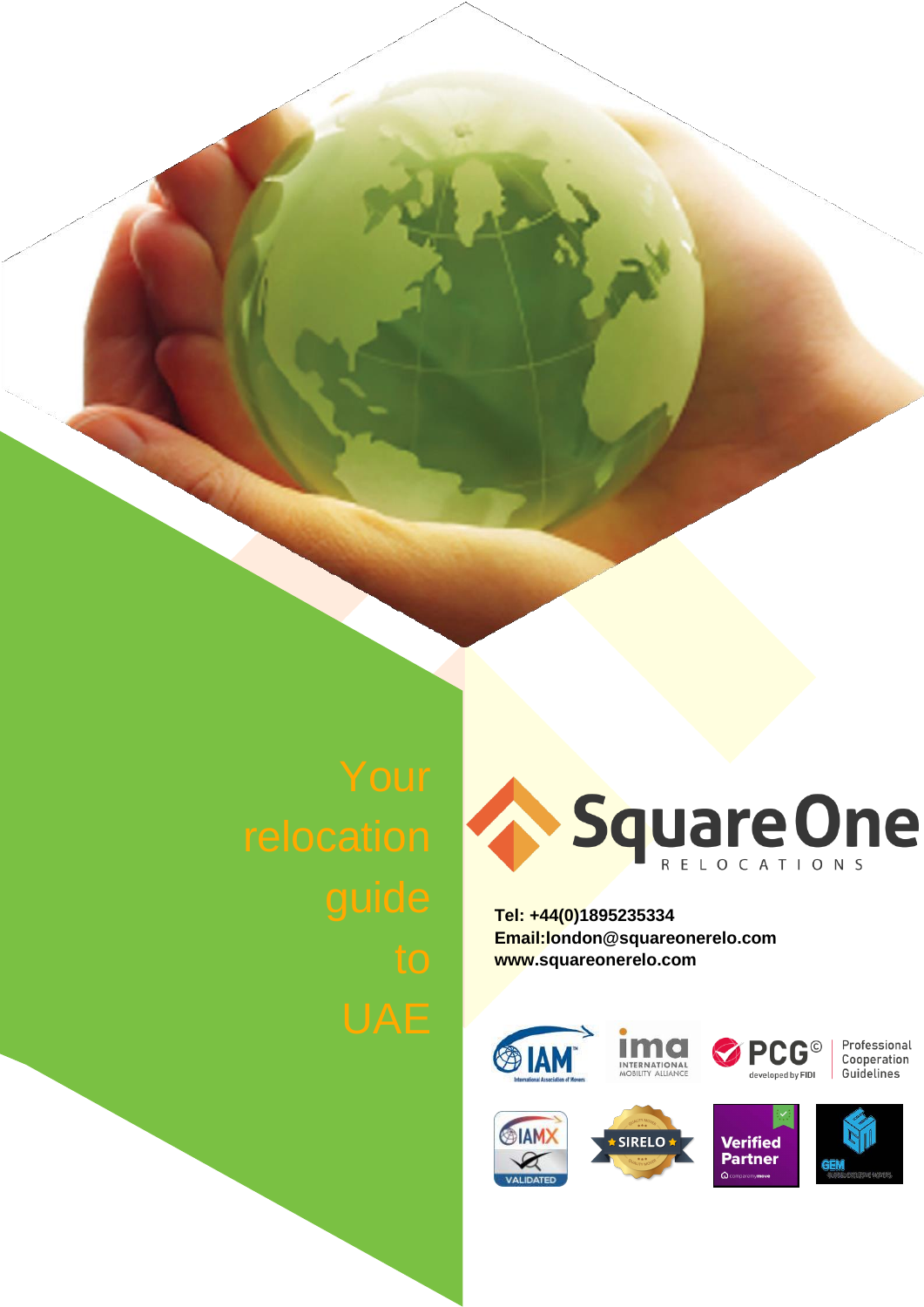

| TELEPHONE:                                        | Country code (971) + Areacode                                                                                                                                                                                                         |
|---------------------------------------------------|---------------------------------------------------------------------------------------------------------------------------------------------------------------------------------------------------------------------------------------|
| STANDARDTIME:                                     | GMT +4 hours                                                                                                                                                                                                                          |
| <b>WEIGHTS &amp; MEASURES:</b>                    | Metric                                                                                                                                                                                                                                |
| ELECTRICITY:                                      | 220/240 v AC, 50Hz                                                                                                                                                                                                                    |
| INOCULATIONS/VACCINATIONS:                        | No health certificates are required for entry into UAE, although it is<br>advisable to contact your doctor prior to travelling.                                                                                                       |
| PUBLIC HOLIDAYS:                                  | Jan 1, 24, Jun 6, Jul 9, Aug 8, Oct 15, Nov 4, Dec 2                                                                                                                                                                                  |
| OFFICE HOURS:                                     | 08.00-17.00 Sunday - Thursday                                                                                                                                                                                                         |
| <b>BANKHOURS:</b>                                 | 08.00-13.00 Sunday - Wednesday<br>08.00-12.00 Thursday                                                                                                                                                                                |
| <b>EMERGENCY TELEPHONE NUMBERS:</b>               | Vary throughout the country:<br>Abu Dhabi, Ajman, Merbeh<br>998 Ambulance/999 Police/997 Fire<br>Dubai, Sharjan, Munai<br>999 Ambulance / 999 Police / 997 Fire                                                                       |
| UKEMBASSYINUAE:                                   | British Embassy British Embassy<br>Abu Dhabi PO Box 65<br>08.00-13.00 Saturday - Wednesday Dubai, UAE<br>Tel: 00971 2610 1100 Tel: 009714 309 4444<br>Fax: 00971 2610 1586 Fax: 00971 4309 4257<br>Web: http://ukinuae.fco.gov.uk/en/ |
| <b>TOURIST &amp; TRAVEL INFORMATION:</b>          | Ahel Amaan Travel & Tourism<br>Box 25454<br>Tel: 03 655777                                                                                                                                                                            |
| UNITED ARAB EMIRATES<br><b>EMBASSY IN LONDON:</b> | 30 Princes Gate<br>London SW7 1PT<br>Tel: 02075811281<br>Fax: 02075819616<br>Web: http://unitedarabemirates.embassyhomepage.com/                                                                                                      |
| CONSULAR / VISA SECTION:                          | 48 Princes Gate<br>London SW7<br>Tel: 0870 005 6984                                                                                                                                                                                   |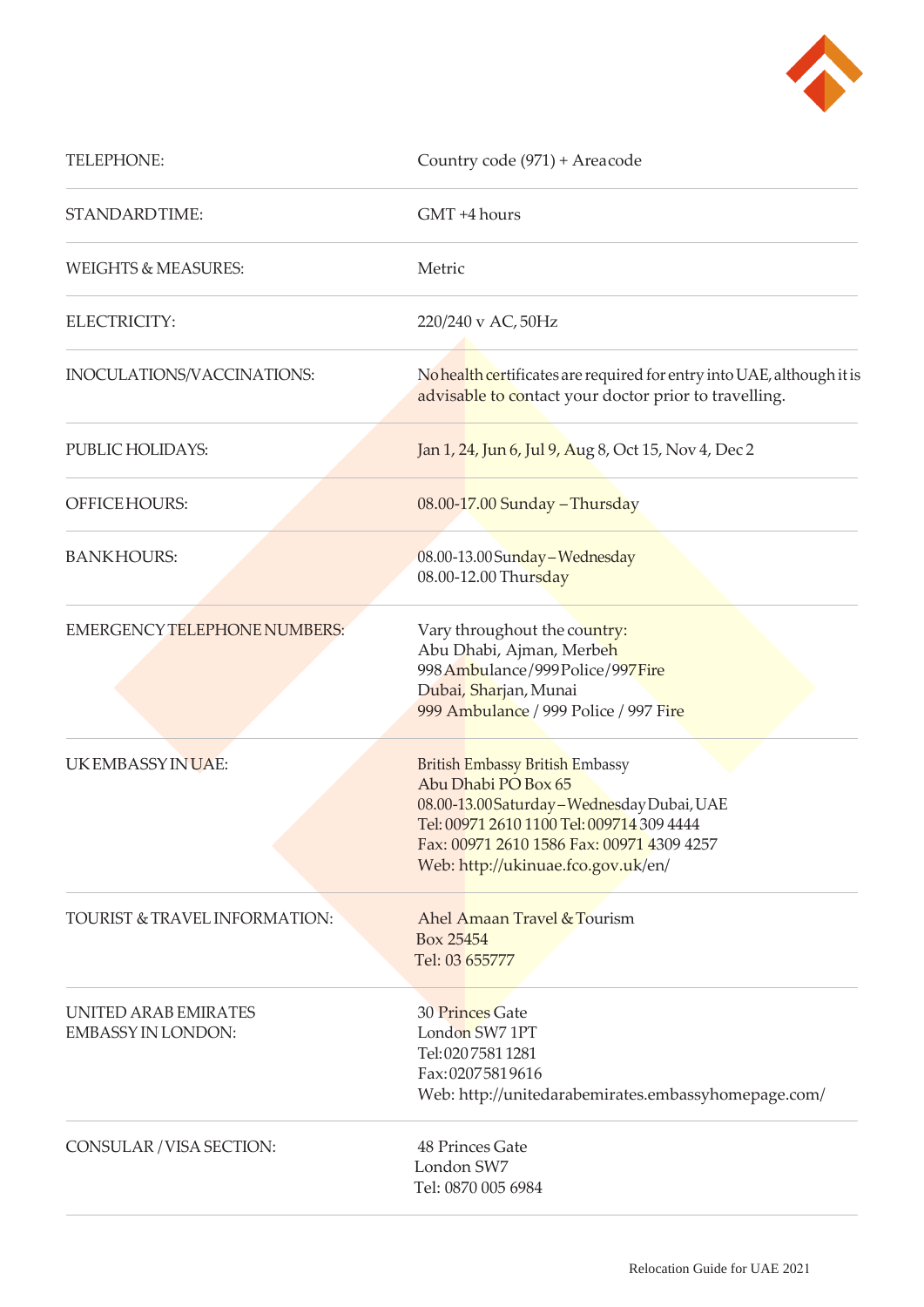

## **Customs**

**To the best of our knowledge, the following documentation is required to import household and personal effects into the United Arab Emirates. However, it is advisable to check with the authorities that documentation is in order, prior to despatch.**

## **Household Goods and Personal Effects**

## **Required Documentation**

Documents required:

- Inventory copy
- Express or Original Bill ofLading
- Passport copy, with valid UAE residence visa stamped on the passport
- Authorisation letter

Importation is allowed provided the shipment consists of personal effects and used household goods.

All used personal effects and household goods are exempt of duty. Brand new items will attract Custom duty at 5% and if the invoice is not provided for the same items, Custom Inspectors will assess a value for the same and on the assessed value 5% will be levied as Customs duty.

UAE residence visa stamped on the passport is compulsory for Customs Clearance and to get delivery order from the shipping line.

Mostly all shipments will go through a 100% physical inspection and X-Ray and therefore it is necessary to pack all books, CDs, videos, DVD, magazines in separate cartons and marked clearly so that they can be easily identified by customs and released if in orderquickly.

# **Diplomats Removals**

Documents required:

Same documents as Household Goods plus:

- Original letter from Ministry of foreign affairs for exemption of customs duty with Importercode
- Bill of lading should mention that it is Diplomatic Cargo Free of national and localduties

Marine police and customs authorities may inspect cargo.

Import of alcohol is allowed for diplomats but limited to annual quota agreed by the local Ministry of Foreign Affairs i.e. 4 litres for an individual.

# **Commodity Shipments**

Documents required:

- Legalised Cost Insurance and Freight invoice(CIF)
- Certificate of origin
- Inventory / packing list
- Bill of lading / airwaybill

• Importers Code with UAEcustoms

Subject to 5% duties on the Cost Insurance and Freight (CIF).

## **Motor Vehicles**

Documents Required:

- Commercial invoice / original purchase invoice
- Express or original Bill ofLading
- Proof of ownership
- Passport copy
- Residence Visa on passport

Importation is allowed provided the vehicle meets UAE specifications.

Vehicles new or used are subject to 5% duties on CIF / FOB Discretion at Government Authorities.

Bill of lading should specify engine number, chassis number, make, model and colour.

Should have ownership proof from origin country.

After the vehicle is Customs cleared in the UAE, the Customs Authorities will issue a vehicle clearance certificate which should be submitted to the Local Traffic Authority to register the car in the name of the Owner / Consignee only.

Only one car is allowed for each consignee per shipment in a year.

Prior to exportation, the registration of the car should be deregistered near the local traffic authority.

## **Pets**

Documents Required:

- Original Health Certificate
- Original Vaccination card
- Original Certificate for Rabies SerumNeutralisation

(The certificate is not required from the mentioned countries – Australia, Austria, Andorra, Ascension Island, Antigua & Barbuda, Aruba, Barbados, Bahrain, Bermuda, Canada, Cayman Islands, Chile, Croatia, Cyprus, Denmark, Fiji, French Polynesia, Falkland Islands, Germany, Gibraltar, Greece, Hong Kong, Iceland, Ireland, Italy, Japan, Jamaica, KSA, Kuwait, Liechtenstein, Luxembourg, Monaco, Malta, Montserrat, Mauritius, Mayotte, Netherlands, New Caledonia, New Zealand, Norway, Portugal, Qatar, Saint Vincent & the grenadines, Saint Kitts & Nevis, San Marino, Singapore, Spain, Sweden, Switzerland, United Kingdom, U.S.A, Vatican City, Vanuatu, Wallis & Futuna).

# • Airway Bill

If part of a removal duty free entry.

A valid passport for pet with name, breed, colour, date of birth, age, sex, microchip or tattoo for identification. You are not allowed to import dogs or cats under the age of 4 months into UAE.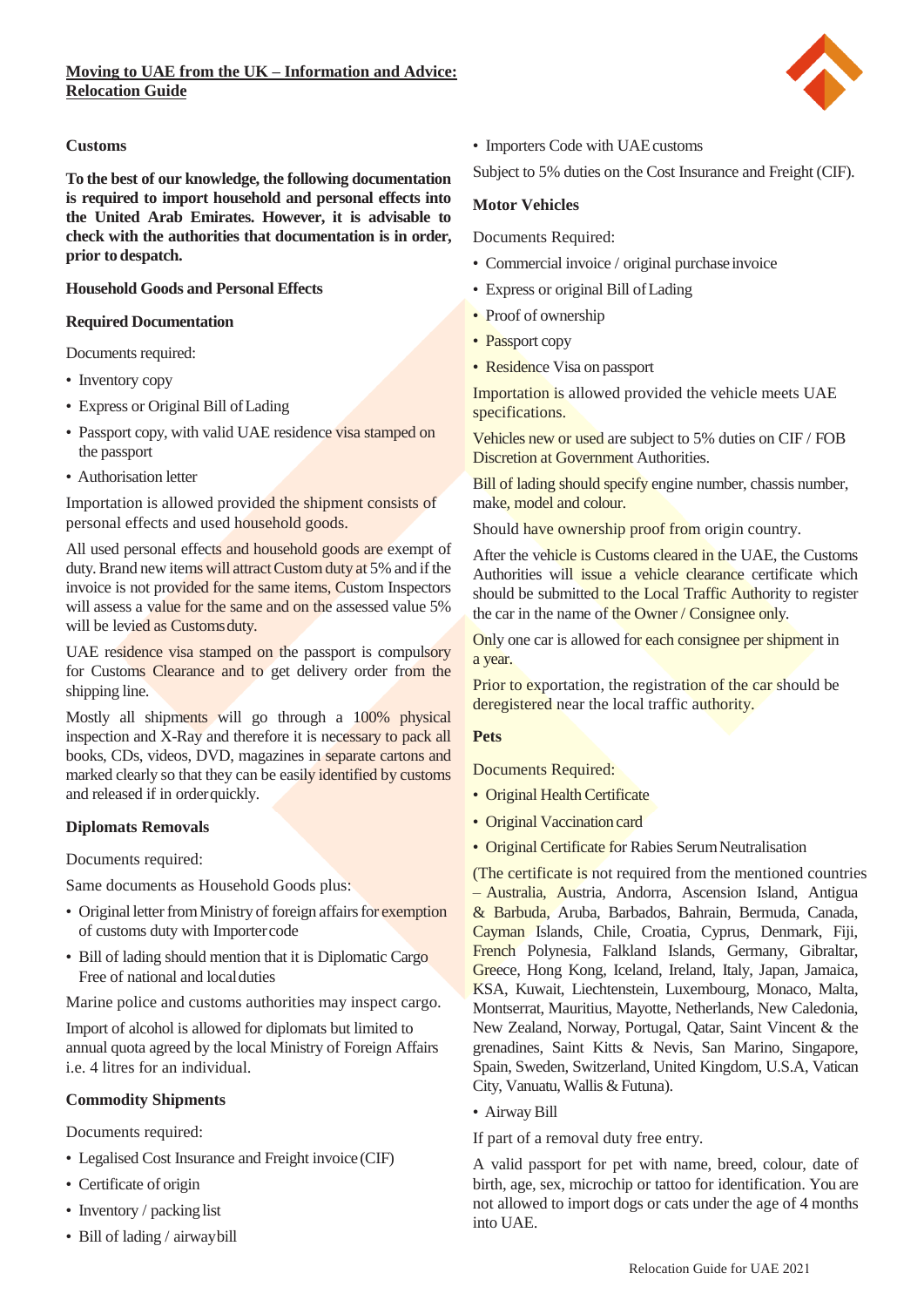

The Health Certificate, certificate for Rabies Serum Neutralization, vaccination card is to be obtained at the originating station. This certificate should be sent to the destination agent at least two to three weeks prior to the actual sending of the pet to the UAE. Your destination agent should take the same certificate to the Ministry of Agriculture and Fisheries in UAE who will issue an Import Licence for the same pet and that will be sent to the origin agent to be handed over to the owner of the pet. The import permit is valid only for one month. This original Import Licence along with a copy of the Health Certificate should be attached to the Airway Bill accompanying the pet.

Prior to the export of a pet, a Health Certificate should be obtained from a qualified and registered Veterinary Doctor in UAE, which needs to be presented to the airlines.

Each person allowed to import only two pets.

## **Prohibited Items**

Weapons, firearms (real or ornamental), ammunition, fire crackers, swords, daggers, spears etc, military uniform or equipment, alcohol, spirits, narcotics of all kinds, even poppy seeds and flowers, leaves etc, banned drugs and medicines, medicines in large quantities even obtained under prescription and for the consignees' own use, radio transmitter or communication equipment, statues and figures of animals with religious undertone, carvings and statues of humans especially in nude, pornographic materials, foodstuff in large quantities, religious books other than dealing with Islamic beliefs, controversial political literature and materials contrary to an Islamic State's principles. Portproducts.

If any of these items are found in the shipment during the inspection by the UAE Customs, the same will be confiscated and in some cases, explanation will be asked from the consignees and severe punishment will be imposed including fine or imprisonment.

Import of alcohol is allowed for diplomats but limited to annual quota agreed by the local Ministry of Foreign Affairs ie 4 litres for anindividual.

## **Restricted Items**

Records, tapes, films, photographs, books, magazines, periodicals etc.

Live plants, seeds, fresh fruits and flowers are coming under restricted items, if found objectionable, they will destroy the same and never return these to the consignee.

These items will be subject to review and censorship by the UAE Ministry of Information. These items will be released if nothing abnormal is found. This procedure will take from 10 to 15 days.

## **Dangerous Items**

Combustible liquids, corrosives, explosives, flammable, compressed gases.

Please contact your destination agent should you have any questions concerning these dangerous items. If any of these items were shipped, this would put you and your company liable for damages and compensation under international law, which is also applicable in UAE.

## **Food**

We strongly recommend that shippers be advised not to ship any commercially prepared and purchased food product with your unaccompanied personal goods.

This includes: wines, spirits, beer, cider, spices, herbs, canned packed or wrapped foods, pet food, pastas, rice, food supplements, vitamins, fruit juices, carbonated / noncarbonated drinks, milk, perishable foods, dry foods and any other item intended for human or animalconsumption.

If the shipper insists on shipping food items, the specified information below must be gathered and provided for each food item imported. If the information is not provided, the food items may face refusal of entry, requiring segregation / manipulation of the shipment under customs supervision at a bonded facility, at substantial additional cost. Costs could be in the thousands of dollars and cannot be anticipated. These costs will be the responsibility of the client.

- Product brand name
- Product classification
- Country of production
- Country of packaging
- Type of product (canned, bottled, packaged)
- Quantity
- Ask for **Atlantic form QF565** for completing.

## **Wood**

It is advisable that all wood packaging is heat treated and a certificate is sent with the consignment. All shipments being imported will be inspected by the Agricultural department and if needed, fumigation will be performed at destination.

## **General Information on the United Arab Emirates**

#### **Background**

The Trucial States of the Persian Gulf coast granted the UK control of their defence and foreign affairs in 19th century treaties. In 1971, six of these states - Abu Dhabi, 'Ajman, Al Fujayrah, Ash Shariqah, Dubayy, and Umm al Qaywayn - merged to form the United Arab Emirates (UAE). They were joined in 1972 by Ra's al Khaymah. The UAE's per capita GDP is on par with those of leading West European nations. Its high oil revenues and its moderate foreign policy stance have allowed the UAE to play a vital role in the affairs of the region. For more than three decades, oil and global finance drove the UAE's economy. However, in 2008-09, the confluence of falling oil prices,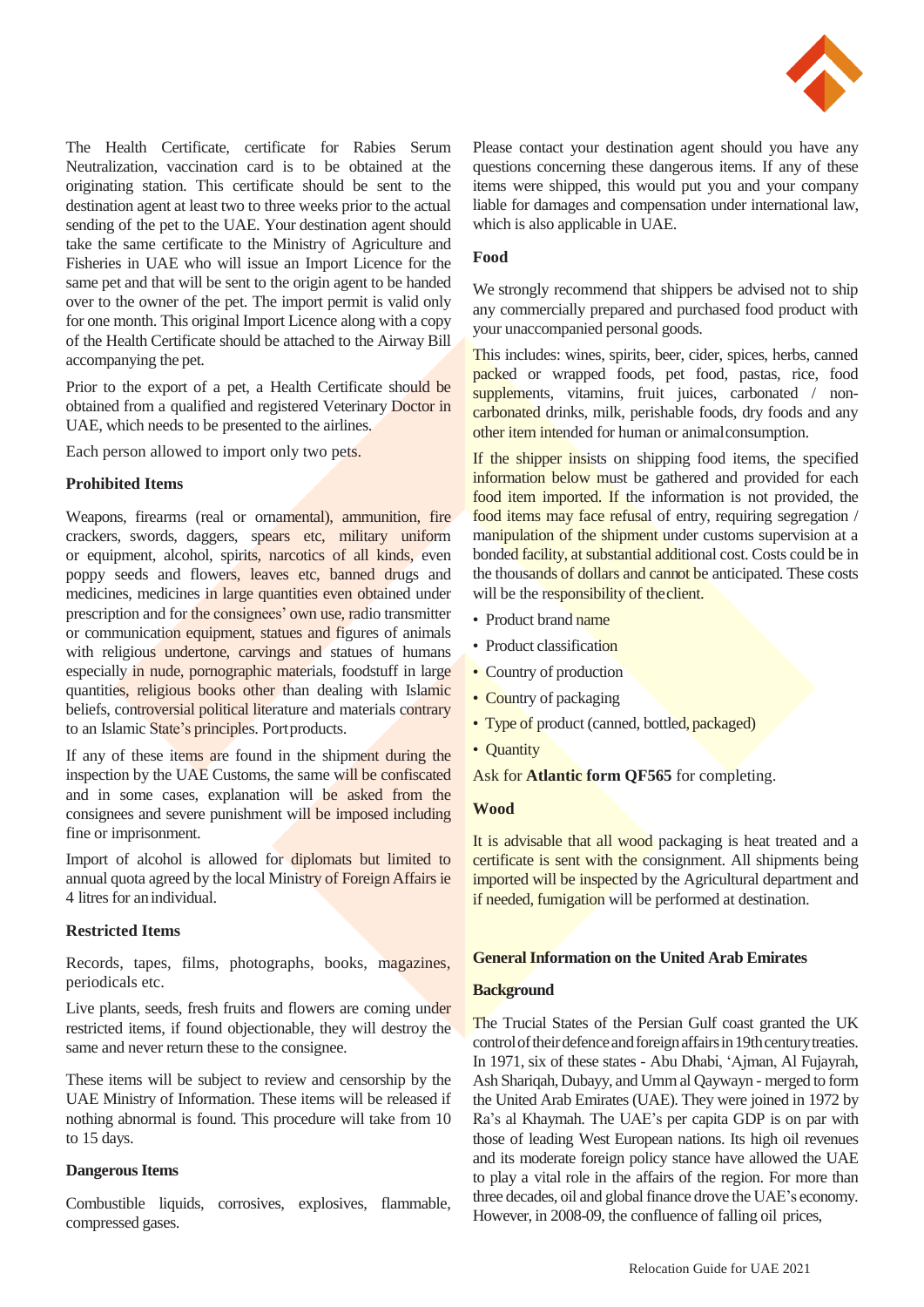

collapsing real estate prices, and the international banking crisis hit the UAE especially hard. The UAE has essentially avoided the "Arab Spring" unrest seen elsewhere in the Middle East, though in March 2011, political activists and intellectuals signed a petition calling for greater public participation in governance that was widely circulated on the Internet. To stem potential further unrest, the government announced a multi- year, \$1.6 billion infrastructure investment plan for the poorer northern emirates and aggressively pursued advocates of political reform.

### **Geography**

In the south and west of the country, the land is mainly sand dunes and salt flats with the occasional traditional desert oasis. The largest oases are in Al Ain, 160 kilometres east of Abu Dhabi, and Liwa in the southwest. In the northern part of the country, the sand dunes yield to gravel plains formed by the Hajar Mountain range, dating back about 200 million years. The mountains themselves rise to a height of over 3000 meters and extend from the UAE south into Oman. The east coast is essentially a fertile plain where rainfall and subterranean water have allowed agriculture to be practiced for thousands of years. Along the coast, there are long, unspoiled beaches stretching for kilometres. On the Arabian Gulf, over 100 islands and numerous shallow inlets add to the scenery, mangrove trees are common as well as spawning fish and birds.

International Disputes are; the United Arab Emirate 2006 Yearbook published a map and text rescinding the 1974 boundary with Saudi Arabia, as stipulated in a treaty filed with the UN in 1993, on the grounds that the agreement was not formally ratified, boundary agreement was signed and ratified with Oman in 2003 for entire border, including Oman's Musandam Peninsula and Al Madhah enclaves, but contents of the agreement and maps showing the alignment have not been published, Iran and UAE dispute Tunb Islands and Abu Musa Island, which Iranoccupies.

#### **Climate**

Desert, it is cooler in the eastern mountains.

Moderate climate is found between: October and March, days are Sunny and Pleasant (Average Temperature – 26ºC). Nights are Cool (Average Temperature –15ºC).

Summer is between: April and September temperatures peaking at 50°C and high humidity levels. In the Southerly and Northerly winds blow over the UAE with occasional sand storms.

#### **Population**

It is estimated at 2.6 million.

#### **Environmental Issues**

There is a lack of natural freshwater resources compensated by desalination plants, desertification and beach pollution from oil spills.

#### **Currency**

The currency unit to the Emirates is the Dirham (Dhm) which is divided into 100 files. The following denominations are in circulation:

**Notes:** 1, 5, 10, 100, 500 and 1,000 Dhm

**Coins:** 1, 5, 10, 25 and 50 fils, and 1 Dhm

All major credit cards are widely accepted and most of the world's leading banks have branches in the UAE.

#### **Economy**

The UAE has an open economy with a high per capita income and a sizable annual trade surplus. Successful efforts at economic diversification have reduced the portion of GDP based on oil and gas output to 25%. Since the discovery of oil in the UAE more than 30 years ago, the UAE has undergone a profound transformation from an impoverished region of small desert principalities to a modern state with a high standard of living. The government has increased spending on job creation and infrastructure expansion and is opening utilities to greater private sector involvement. In April 2004, the UAE signed a Trade and **Investment Framework** Agreement with Washington and in November 2004 agreed to undertake negotiations toward a Free Trade Agreement with the US. The country's Free Trade Zones - offering 100% foreign ownership and zero taxes – are helping to attract foreign investors. Higher oil revenue, strong liquidity, housing shortages, and cheap credit in 2005-07 led to a surge in asset prices (shares and real estate) and consumer inflation. The global financial crisis and the resulting tight international credit market and falling oil prices have already begun to deflate asset prices and will result in slower economic growth for 2009. Dependence on oil and a large expatriate workforce are significant long-term challenges. The UAE's strategic plan for the next few years focuses on diversification and creating more opportunities for nationals through improved education and increased private sector employment.

#### **Registering with the British Embassy**

The British Embassy strongly urge all British Citizens to register with the Embassy on arrival in the UAE, and to reregister each year. When you register they will give you contact details of your 'warden'. Wardens are volunteers from the community who have offered to help the Embassy quickly cascade important information to those registered. You can register in person or by phone, contact details at the front of this guide.

#### **Security**

You should be aware of the threat from terrorism. Terrorists continue to issue statements threatening to carry out attacks in the Gulf region. These include references to attacks on Western interest, including residential compounds, military, oil, transport and aviation interests.